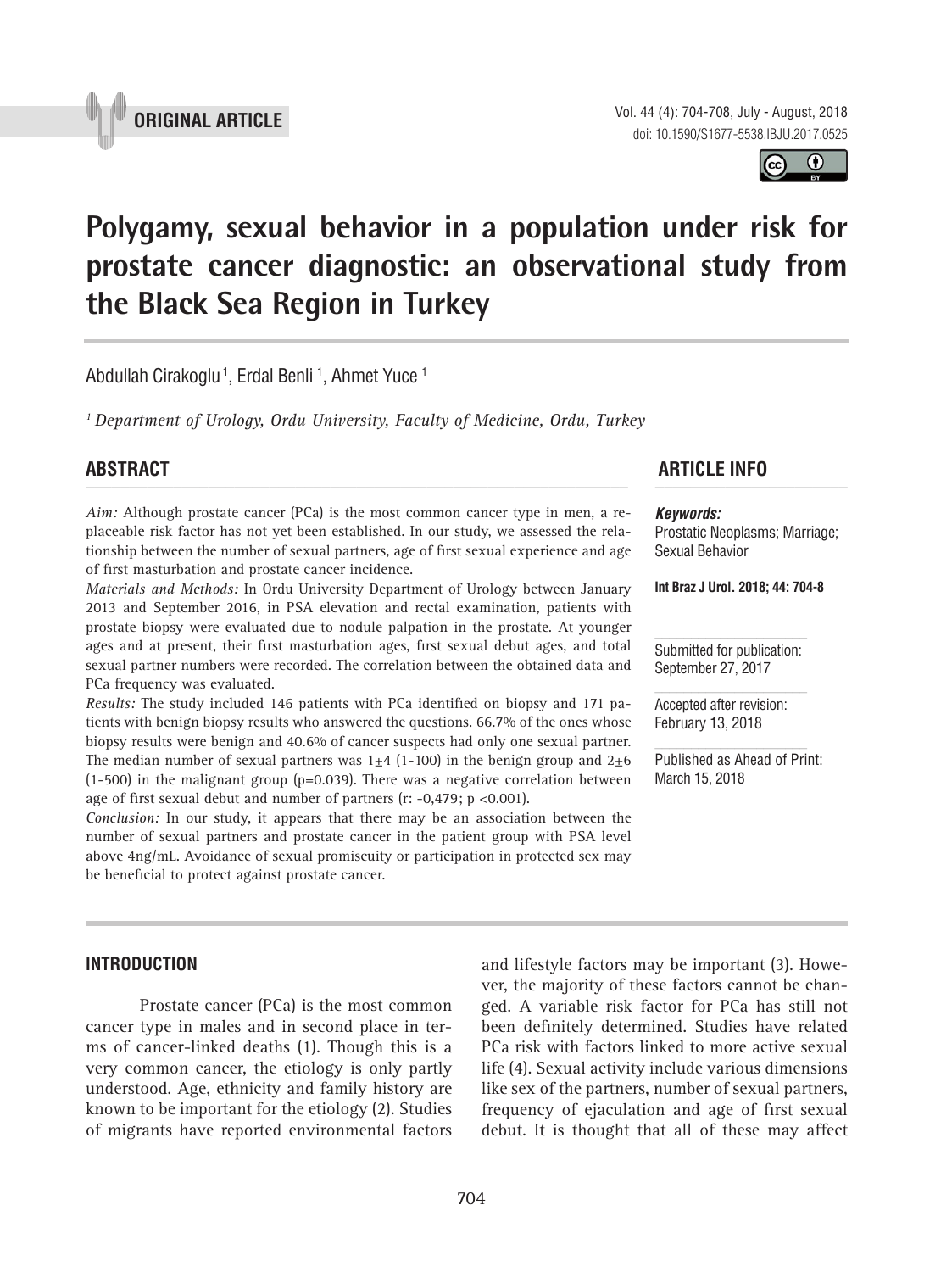PCa development in negative or positive ways to varying degrees. Some studies have reported that sexual behavior and sexually transmitted disease may play a role in the etiology of prostate cancer (5). In our study, we aimed to assess the correlation between number of sexual partners, monthly frequency of sexual relations, age of first sexual debut and age of first masturbation with the incidence of prostate cancer.

#### **MATERIALS AND METHODS**

Patients undergoing prostate biopsy at Ordu University Medical Faculty Urology Clinic from January 2013 to September 2016 were assessed. Patients with PSA>4 or nodule felt during digital rectal examination were referred for biopsy. All biopsies were completed in 12 quadrants with TRUS guidance. All patients provided information to a doctor during an interview. Informed consent forms have been obtained as the patients have been informed that their data would be kept confidential and used for research purposes. The answers to questions about frequency of sexual relations when young and currently, age of first masturbation, age of first sexual experience and total numbers of sexual partners were recorded. The correlation of the obtained data with the incidence of PCa was assessed. Patients who did not wish to answer the questions were excluded from the study. The study included 146 patients with PCa identified on biopsy and 171 patients with benign biopsy results who answered the questions. Patients lived in the same geographical region, and had similar lifestyle and nutritional habits. All males in our study group were circumcised. Our study is an observational study. This study was approved by Ordu Univercity Local Ethic Comity (2017/167).

### **Statistical analysis**

Data were tested for normal distribution with the Kolmogorov-Smirnov test. Data with normal distribution were compared with the independent groups t test (student t), whi le data with non-normal distribution were compared with the Mann-Whitney U test. The Spearman correlation coefficient was used to assess the correlations among groups with normal distribution. Results with p<0.05 were accepted as statistically significant.

#### **RESULTS**

Of 1072 patients with PSA values on record, 317 patients with prostate biopsy completed and necessary information available were assessed. Of these patients, 171 had benign biopsy results, while 146 patients had PCa identified. The mean age of patients in the benign group was  $64.38\pm8.20$  (41-92) years and in the malignant group was  $67.39 \pm 9.34$  (43-97) years. The median PSA values were  $6.55 \pm 4.86$  (2.28-42.00) in the benign group and  $8.60 \pm 13.15$  (3.26-934.30) in the malignant group. In terms of sexual partners, 66.7% of the benign group and 40.6% of the malignant group had only one sexual partner. Median number of sexual partners was 1±4  $(1-100)$  in the benign group and  $2\pm 6$  (1-500) in the malignant group. The difference in numbers of sexual partners was found to be statistically significant between the groups (p=0.039). There was no statistically significant difference between the two groups in terms of number of relations per month when young and currently, first masturbation age and first sexual debut age. Details of data and p values are shown in Table-1. There was a negative correlation identified between age of first sexual debut and number of partners (r: -0.479; p<0.001).

### **DISCUSSION**

Our study found an association between the number of sexual partners over life and positive biopsy for PCa among patients at risk of PCa diagnosis. It is thought that sexually transmitted infections (STI) are a significant factor for the link with PCa. A study by Rosenblatt et al. identified a positive correlation between the number of female sexual partners and PCa risk (6). Studies related to this topic have found that syphilis identified by serologic tests increases the risk of prostate cancer by 1.8 times and this increase is correlated with the number of sexual partners (7). Two meta- -analyses published in 2002 and 2005 identified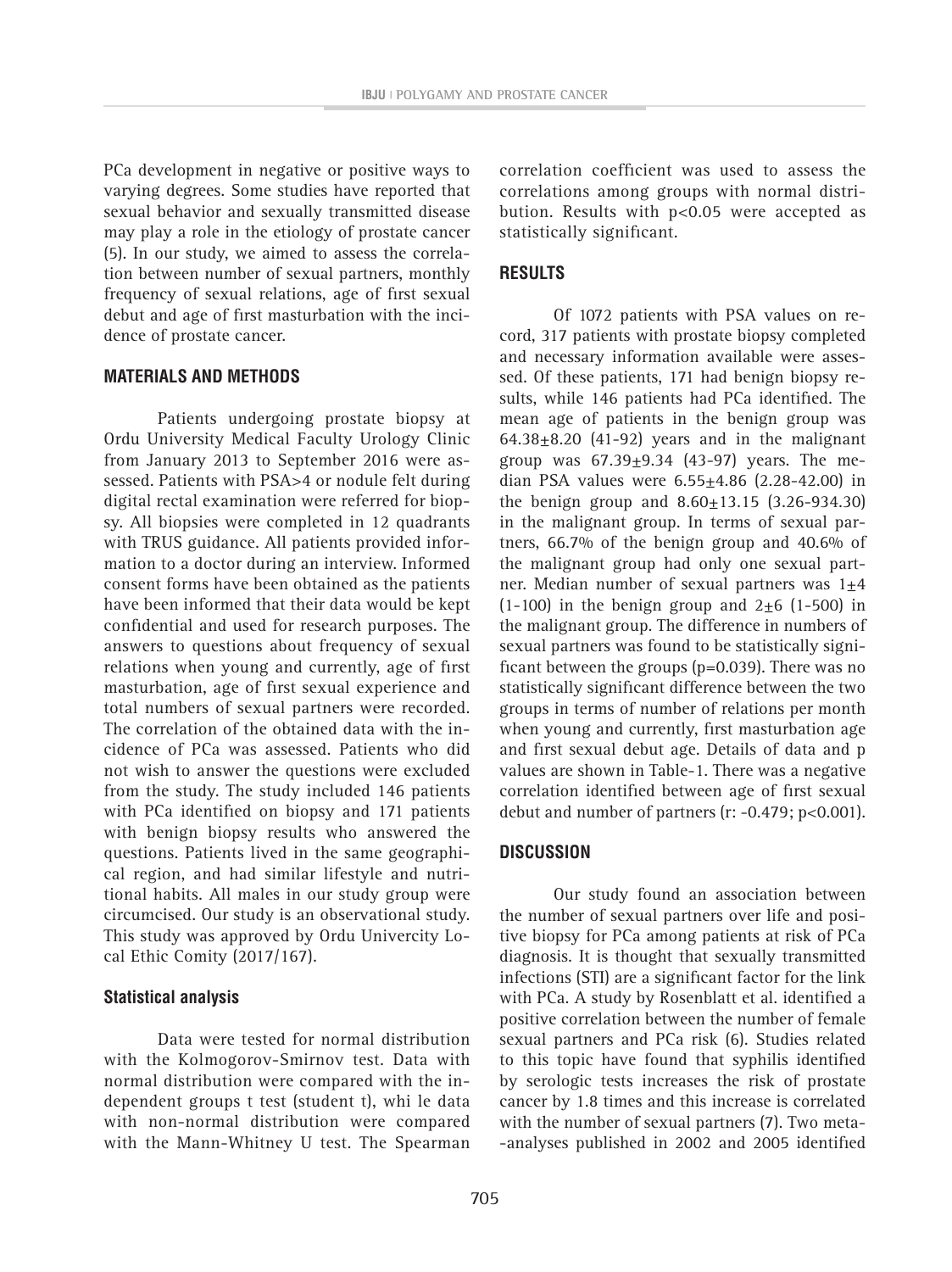| Variables                                     | Groups                                  |                                      |                       |
|-----------------------------------------------|-----------------------------------------|--------------------------------------|-----------------------|
|                                               | Benign                                  | Malign                               | P-value               |
| Patients age                                  | $63.03 \pm 8.07$ <sup>a</sup>           | $66.24 \pm 7.73$ <sup>a</sup>        | $0,002$ <sup>**</sup> |
| Psa (ng/dL)                                   | $6.40\pm3.83$ (3.60-25.20) <sup>b</sup> | $8.6 \pm 10.16$ (0-330) <sup>b</sup> | $0.001$ **            |
| Number of sexual partners                     | $1\pm4(1-100)^{b}$                      | $2\pm 6$ (1-500) <sup>b</sup>        | $0.039^{*}$           |
| Monthly sexual intercourse frequency in youth | $10\pm7(3-30)$ <sup>b</sup>             | $10\pm 6$ (2-24) <sup>b</sup>        | 0.236                 |
| Current monthly sexual intercourse frequency  | $4\pm 5$ (0-22) <sup>b</sup>            | $4\pm 6$ (0-17) <sup>b</sup>         | 0.957                 |
| First masturbation age                        | $15±15(0-18)b$                          | $12{\pm}16(0-35)^{b}$                | $0.018^{*}$           |
| Age of first sexual debut                     | $20\pm 6$ (14-27) <sup>b</sup>          | $18\pm 6$ (13-52) <sup>b</sup>       | 0.137                 |

**Table 1 - Distribution of data according to malignant and benign groups.**

**a** = mean $\pm$ SD; **b** = median $\pm$ IQR (min-max);  $*$  = p<0.05);  $*$   $*$  = p<0.01

that sexually transmitted infections increased the risk of PCa (4, 8). It is thought that factors like bacteria and fungus causing infections and injury to the prostate stimulate inflammasome-mediated proinflammatory cytokines beginning tumor progression (9). The role of inflammation in PCa development has been known for a long time. It is thought that inflammation encourages angiogenesis and DNA damage causing carcinogenesis (10-12). A PCPT study showed that inflammation observed in prostate biopsy specimens is related to high grade cancer developing in advanced periods (13). Proinflammatory cytokines and chemokines released from immune cells aid the formation of neoplastic cells (9). In our study, we believe the relationship between number of partners and incidence of PCa may be due to sexually transmitted infections and prostatic inflammation linked to these infections.

There are studies showing that age of initial sexual activity and frequency of ejaculation are effective in development of PCa. The increase in frequency of ejaculation reduces the carcinogenic material concentration within prostatic fluids and intraluminal prostatic crystalloid accumulation and thus it is reported that frequency of ejaculation may be protective against cancer (14- 16). In our study, we identified that both groups were similar in terms of the markers of ejaculation frequency of first masturbation age, first sexual

debut age and frequency of sexual relations when young and currently. Among data assessing sexual life, a significant difference was only found for the number of sexual partners. The median number of sexual partners and the number of those with more than one sexual partner in the malignant group were identified to be statistically significantly higher compared to the benign group.

In our study, we identified that as the age of first sexual debut reduced, the number of partners increased. There are different interpretations in the literature related to the effect of age of first sexual debut and number of partners on PCa development. Rotkin et al. reported that early age of first sexual debut increased the risk of prostate cancer (17). Rosenblatt et al. proposed that rather than an early start to sexual relations, the number of partners was important (6). In fact, the study by Rotkin did not assess the effect of number of sexual partners. Ahmadi et al. reported that the risk of prostate cancer was lower for males who married at a young age (18). The study by Ahmadi was based in Iran. Iranian Muslims are explicitly different to Western societies as a result of tight governmental restrictions on open sexual relationships and prostitution as well as cultural and religious fixation on avoiding premarital and extramarital sexual activity. In our study, as the age of sexual debut reduced, the number of partners increased and we found the number of partners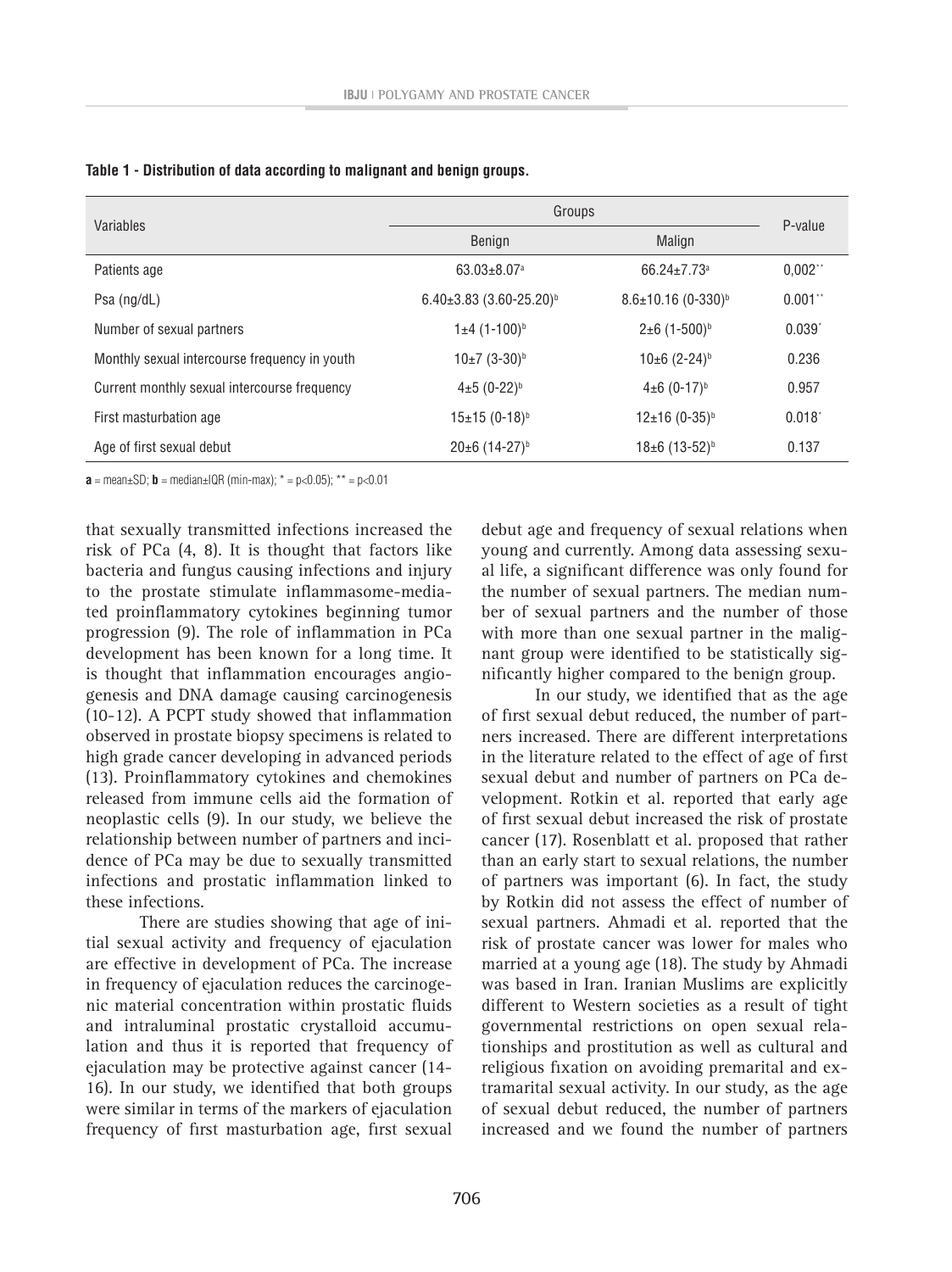was related to incidence of prostate cancer. When all this data is assessed with our results, it appears that the number of sexual partners is important for PCa development.

Our study group comprises a homogeneous group living in a small geographical area. The study region does not have inward migration and is a relatively small area. As the region is small, it may not be possible to generalize our results to the whole population. However, it is considered that genetic factors, nutritional habits and environmental factors are effective in the etiology of PCa. An advantage of our study is that the study group comprises people living in the same geographic region, with similar life styles, nutritional forms and genetic characteristics. In both our patient groups, the effects of these factors may be accepted as being similar. Additionally, in our country, society avoids open conversation related to sexuality. It is very difficult to obtain information about previous sexual experience from males of adult age. There is a risk that information given on the question forms and in interviews is deficient or wrong. In our clinic, a single doctor works with patients to resolve concerns of patients worried due to the possibility of prostate cancer and to ensure compliance with testing and follow-up during this process. More time is allotted to patients and confidence is given that the information that they provide will remain confidential. The diagnosis, treatment and process after treatment for these patients is performed by the same doctor. Due to the trust built up in this environment, we believe the information given is accurate. Thus, it is very hard to record data for this number of patients from a small region. As a result, our study is the first study to investigate this data in Turkey.

There are some limitations of our study. The first is that serologic testing was not completed to assess our patients for STI. As a result, we do not have clear results in terms of previous STI history. However, as the number of partners increase, an increase in incidence of STI is expected. Studies have shown that experiencing STI clearly increases the chances of PCa. In our study, as the number of sexual partners increased, there was an increase observed in the incidence of prostate cancer. Another limitation is that though biopsy was benign in the group with high PSA, there is a chance of occurrence on 2nd and 3rd biopsies. Although, the number of patients with a single sexual partner was higher in the group with benign biopsy results, there was a considerable number of patients with multiple sexual partners in both groups. As the size of groups was limited in our study, further studies with larger sample size can give different results. Since both of the groups consisted of patients with high PSA values, some of the patients with benign biopsy result may develop prostate cancer later in their life and diagnosed by a second or third biopsy. Therefore, it is better to say "there was a significant relationship between number of sexual partners and prostate cancer detection by first biopsy". We believe it will be beneficial to perform a similar comparison with a control group with low PSA levels and hence a low risk of PCa.

#### **CONCLUSIONS**

In our study, it appears that there may be an association between the number of sexual partners and prostate cancer in the patient group with PSA level above 4ng/mL. There was no association found between frequency of sexual relations in youth and at present, first age of masturbation and first age of sexual experience with PCa. Though not clearly revealed by our study, when the literature and our results are assessed together, we hypothesize that avoidance of sexual promiscuity or participation in protected sex may be beneficial to protect against prostate cancer. However, there is a need for more comprehensive studies to confirm this.

#### **CONFLICT OF INTEREST**

None declared.

#### **REFERENCES**

- 1. Jemal A, Bray F, Center MM, Ferlay J, Ward E, Forman D. Global câncer statistics. CA Cancer J Clin. 2011;61:69-90. Erratum in: CA Cancer J Clin. 2011;61:134.
- 2. Key T. Risk factors for prostate cancer. Cancer Surv. 1995;23:63-77.